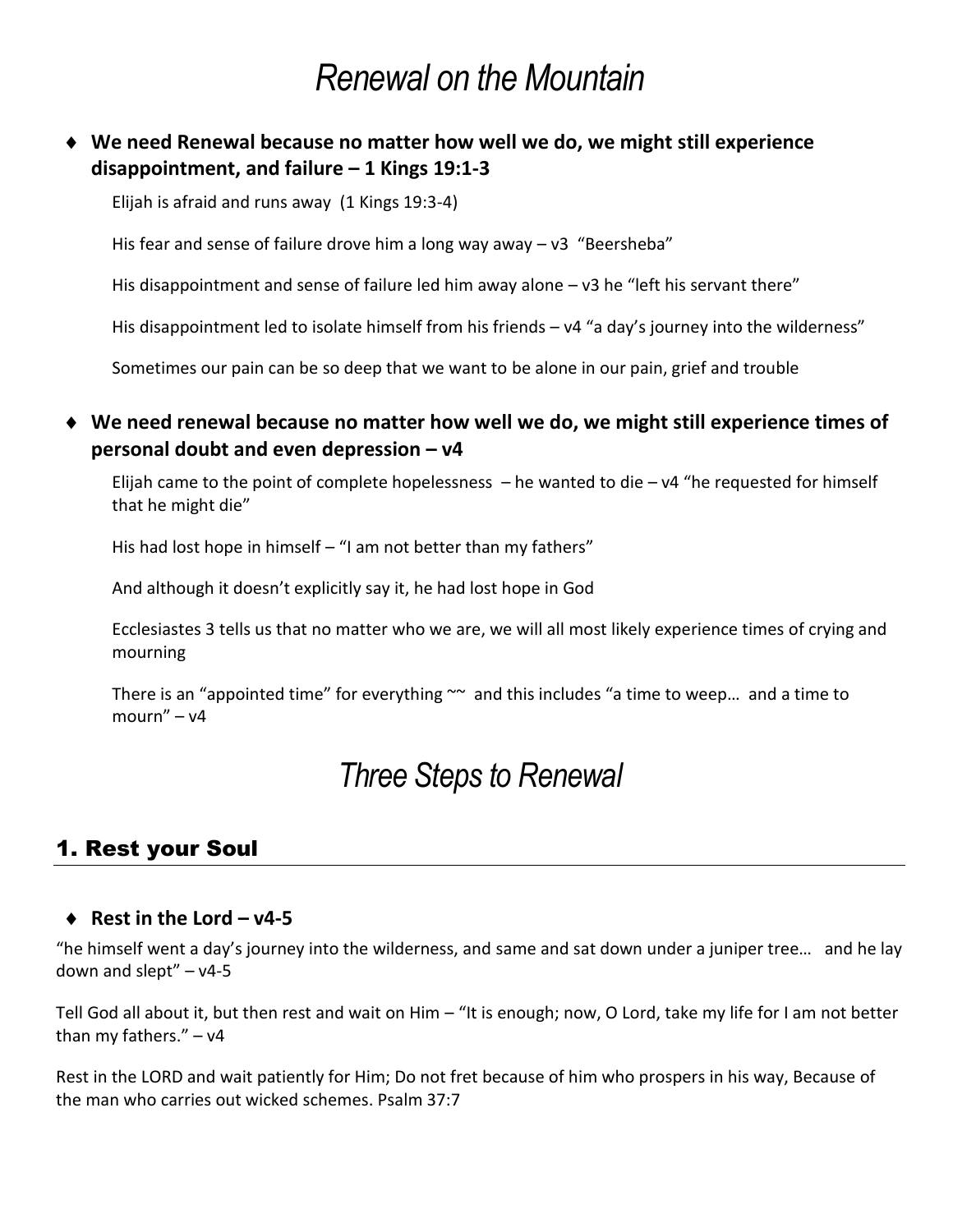'For six days work may be done, but on the seventh day there is a sabbath of complete rest, holy to the LORD. For in six days the LORD made heaven and earth, but on the seventh day He ceased from labor, and was refreshed." Exodus 31:15, 17

#### **You need rest because You are not super human**

"I am not better than my fathers"  $- v4$ 

Our strength is limited; we can't carry all of these burdens alone on our hearts – you will come crashing down – "O Lord, take my life" – v4

There will be times that even when we do our best, that it will not seem enough

# 2. Replenish your Strength

#### **You need to replenish yourself with God's food**

We need a touch from God  $-$  "an angel touching him, and he said to him, 'Arise, eat'."  $-$  v5

Then he laid down again, and again awoke to eat. Then he "went in the strength of that food forty days and forty nights to Horeb, the mountain of God." – v8

"The journey is too great for you" – we must understand that this journey of life is too great for us

We need to replenish our **hearts** – emotionally – on God's Word

We need to replenish our **souls** – spiritually – on God's Word.

When are hearts are replenished and our souls are replenished we will also find our physical strength replenished.

1 How blessed is the man… his delight is in the law of the LORD, And in His law he meditates day and night. 3 He will be like a tree firmly planted by streams of water, Which yields its fruit in its season And its leaf does not wither; And in whatever he does, he prospers. **Psalm 1:1-3**

#### **Without God's strength we can't make it – v10**

**We lose hope** – "I have been very zealous for the Lord" (but Jezebel didn't change)

**We lose our vision** – "the sons of Israel have forsaken your covenant, torn down your altars, and killed your prophets"

**We begin to feel alone and helpless** – **hopeless** – "I alone am left; and they seek my life, to take it away"

# 3. Refocus your Spirit

#### **Go to the mountain of God – v8**

So he went in the strength of that food forty days and forty nights to Horeb, the mountain of God

There Elijah waited for the Lord to speak

We must rest, replenish ourselves with God's food, and then make the effort to focus on God and wait for Him to speak to our hearts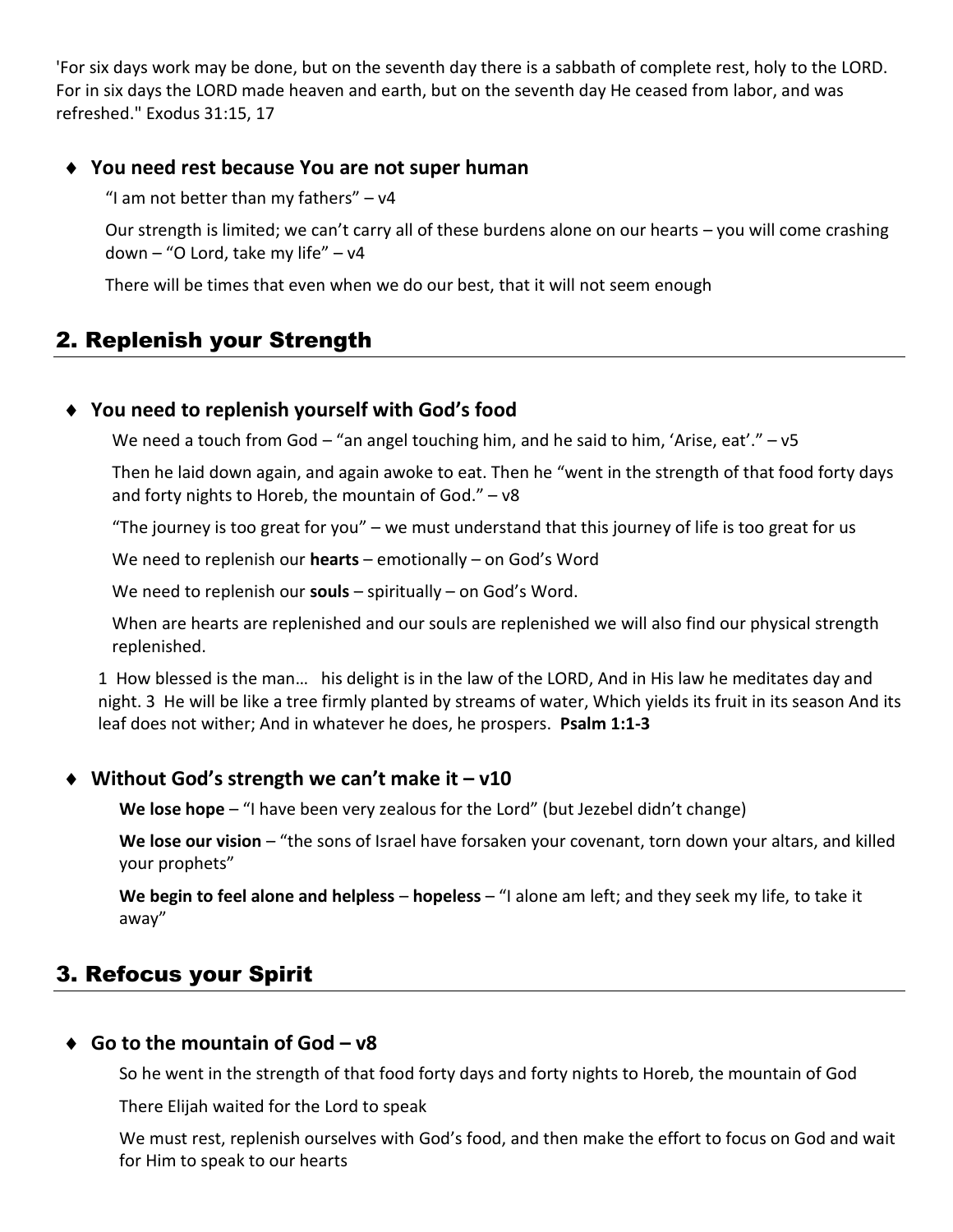### o **You need God's help because the evil around you is bigger than you are**

Elijah was trying to solve the problem of ungodliness and wickedness of his nation "alone". He wanted to see his nation turn back to God.

However, he was facing an evil that had been growing for years. Someone in the past had opened up the floodgates of this ungodliness and his name was King Solomon. 1 Kings 11:1-4.

There is a reason for the onslaught of evil in America today. Back in 1960 the Supreme Court opened up the floodgates of wickedness when they removed the Bible and God from the heart of our nation's consciousness.

## o **You need God's help because no matter how well you do, not everyone will be impressed**

Elijah had done amazing things! He prayed and it quit raining (1 Kings 17:1)

He prayed and God rained down fire. (1 Kings 18:36-39)

The people fell on their faces and said, "The Lord, He is God; the Lord, He is God."

However, Jezebel did not repent, instead she threatened Elijah's life (1 Kings 19:1-2)

#### **Reflect upon yourself**

#### o **God wants you to reflect upon our situation – v9**

"What are you doing here, Elijah?"

What do you need? Why did you come here?

What do you want or need from Me?

To refocus on God, you need to think back as to how you came to be where you are.

*I* **alone** am left – self-pity (are you really alone? Does it matter? If God be for us, who can be against us?)

**They** seek my life, to take it away – (are you really hopeless?) when they become bigger than God then I become hopeless

#### o **God wants you to reflect upon your limitations**

#### *"I've been very zealous" – v10, 14*

NO matter how far you might go – I've gone way and beyond expectation – the problem is bigger than you are

## **God wants you to reflect upon the problem – (it's God's problem!)**

They have forsaken *Your* covenant God; and have torn down *Your* altars and have killed *Your* prophets